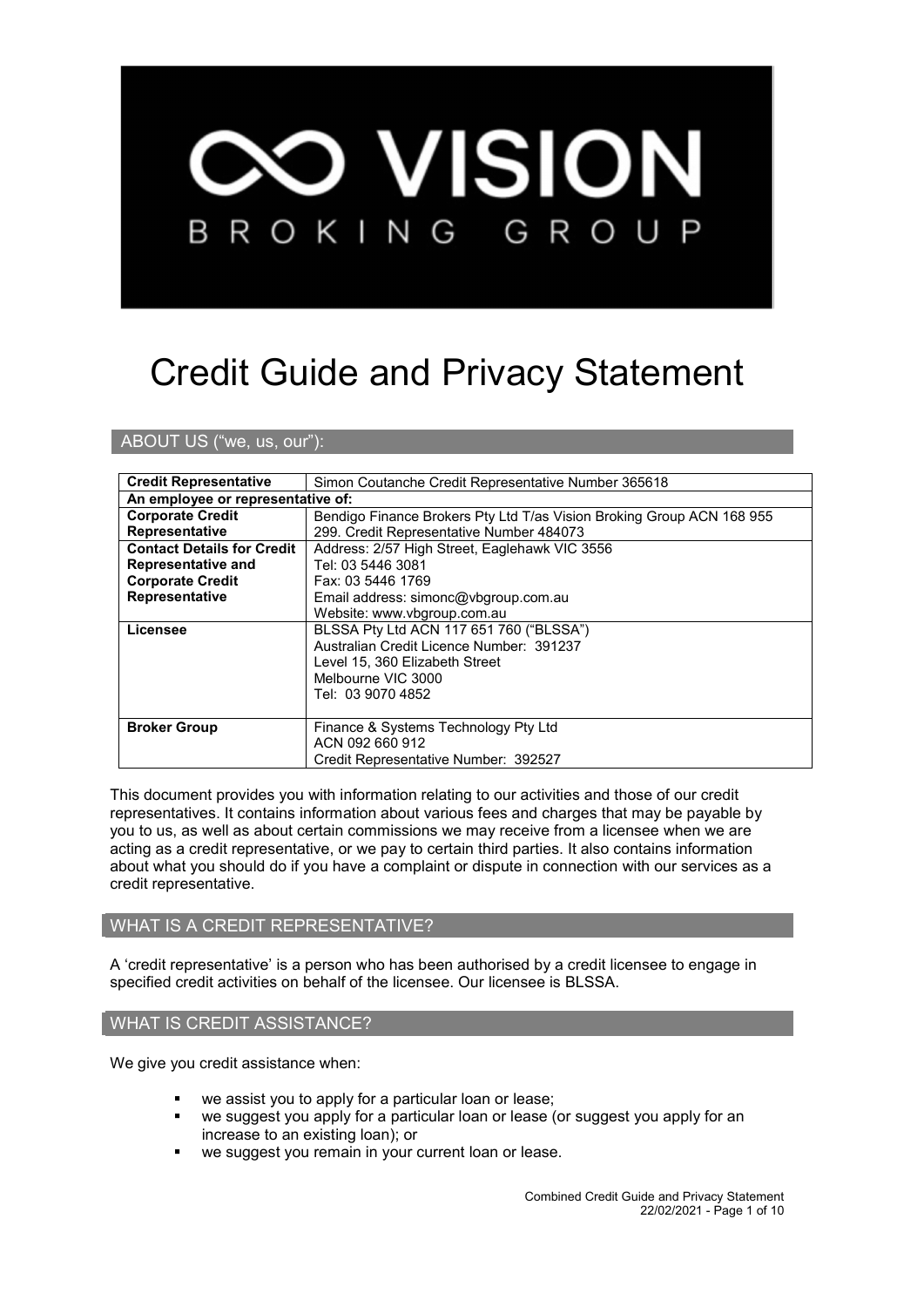#### THE ASSESSMENT WE NEED TO DO BEFORE GIVING YOU CREDIT ASSISTANCE

Before we provide credit assistance to you, we assess whether the particular loan or lease is suitable for you. To do this, we need to make reasonable inquiries and verify that:

- the loan or lease or increase will meet your requirements and objectives; and
- you can meet the proposed repayments.

We won't be able to give you credit assistance if our assessment shows that:

- you won't be able to meet the proposed repayments without substantial hardship; or
- the loan or lease won't meet your requirements or objectives.

## GETTING A COPY OF OUR ASSESSMENT

If we provide you with credit assistance, you can ask us for a copy of our assessment any time up to 7 years after we provide you with a credit assistance quote. To request a copy please contact us. We will provide you with a copy:

- within 7 business days after the day we receive your request provided you make the request within 2 years of the date of our credit assistance quote; or
- otherwise, within 21 business days after the day we receive your request.

# INFORMATION ABOUT THE LICENSEE AND ITS CREDIT REPRESENTATIVES

We act as a credit representative for BLSSA. We are authorised to engage in credit activities including providing credit assistance on its behalf.

Subject to meeting credit criteria, we are able to assist you to obtain loans and leases for you from a broad range of lenders and lessors through our Broker Group. Our Broker Group does not require us to recommend any particular lender and our Broker Group does not set any quotas or obligations on us relating to recommending any particular lender.

The following are the Top 6 residential lenders and % of business written in the previous financial year:

- $-$  ANZ 16%
- Bankwest 22%
- CBA 6%
- **Bank of Melbourne 17%**
- FASTLend 10%
- Macquarie 10%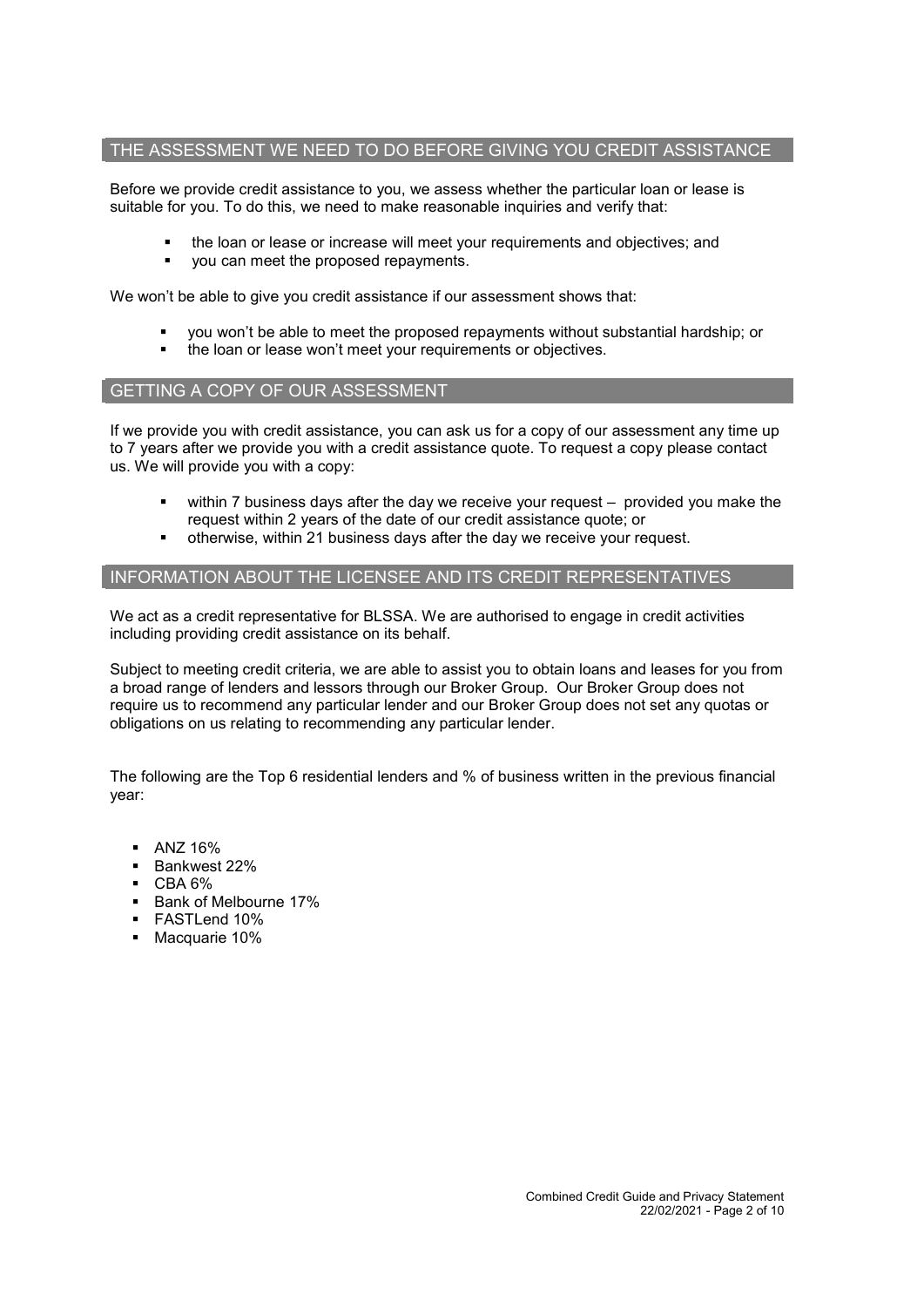The following is a list of all the lenders with which I have accreditation:

| <b>Residential Lender</b>        | Lenders I am accredited for |
|----------------------------------|-----------------------------|
| <b>Adelaide Bank</b>             | $\boxtimes$                 |
| <b>AMP</b>                       | П                           |
| <b>ANZ</b>                       | 区                           |
| <b>Auswide Bank</b>              | П                           |
| <b>Bank First</b>                | $\Box$                      |
| <b>Bank of Melbourne</b>         | ⊠                           |
| <b>Bank of Queensland</b>        | 区                           |
| <b>Bank SA</b>                   | П                           |
| <b>BankWest</b>                  | 区                           |
| <b>Beyond Bank</b>               | $\Box$                      |
| <b>Bluestone</b>                 | $\Box$                      |
| <b>CBA - Colonial</b>            | $\boxtimes$                 |
| <b>Citibank</b>                  | ⊠                           |
| <b>Emoney</b>                    | ⊠                           |
| <b>FASTCustom</b>                | 区                           |
| <b>FASTExcel</b>                 | ⊠                           |
| <b>FASTLend</b>                  | 区                           |
| <b>Firefighters Mutual Bank</b>  | □                           |
| <b>FirstMac</b>                  | $\boxtimes$                 |
| <b>Health Professionals Bank</b> | П                           |
| Heritage                         | $\Box$                      |
| <b>HomeStart Finance</b>         | П                           |
| <b>ING</b>                       | $\Box$                      |
| Keystart                         | П                           |
| <b>LaTrobe Financial</b>         | 区                           |
| <b>Liberty Financial</b>         | $\boxtimes$                 |
| <b>Loan Ave</b>                  | 区                           |
| <b>Macquarie Bank</b>            | ⊠                           |
| <b>ME Bank</b>                   | П                           |
| <b>Mortgage Mart</b>             | □                           |
| <b>Mystate</b>                   | $\boxtimes$                 |
| <b>NAB</b>                       | $\boxtimes$                 |
| <b>Pepper Money</b>              | $\boxtimes$                 |
| <b>PN Bank</b>                   | $\Box$                      |
| <b>Resimac</b>                   | $\Box$                      |
| <b>St George</b>                 | $\boxtimes$                 |
| <b>Suncorp</b>                   | $\boxtimes$                 |
| <b>Teachers Mutual Bank</b>      | $\Box$                      |
| <b>UniBank</b>                   | $\Box$                      |
| Victorian Mortgage Group         | $\boxtimes$                 |
| <b>Virgin Money</b>              | $\boxtimes$                 |
| Westpac                          | $\boxtimes$                 |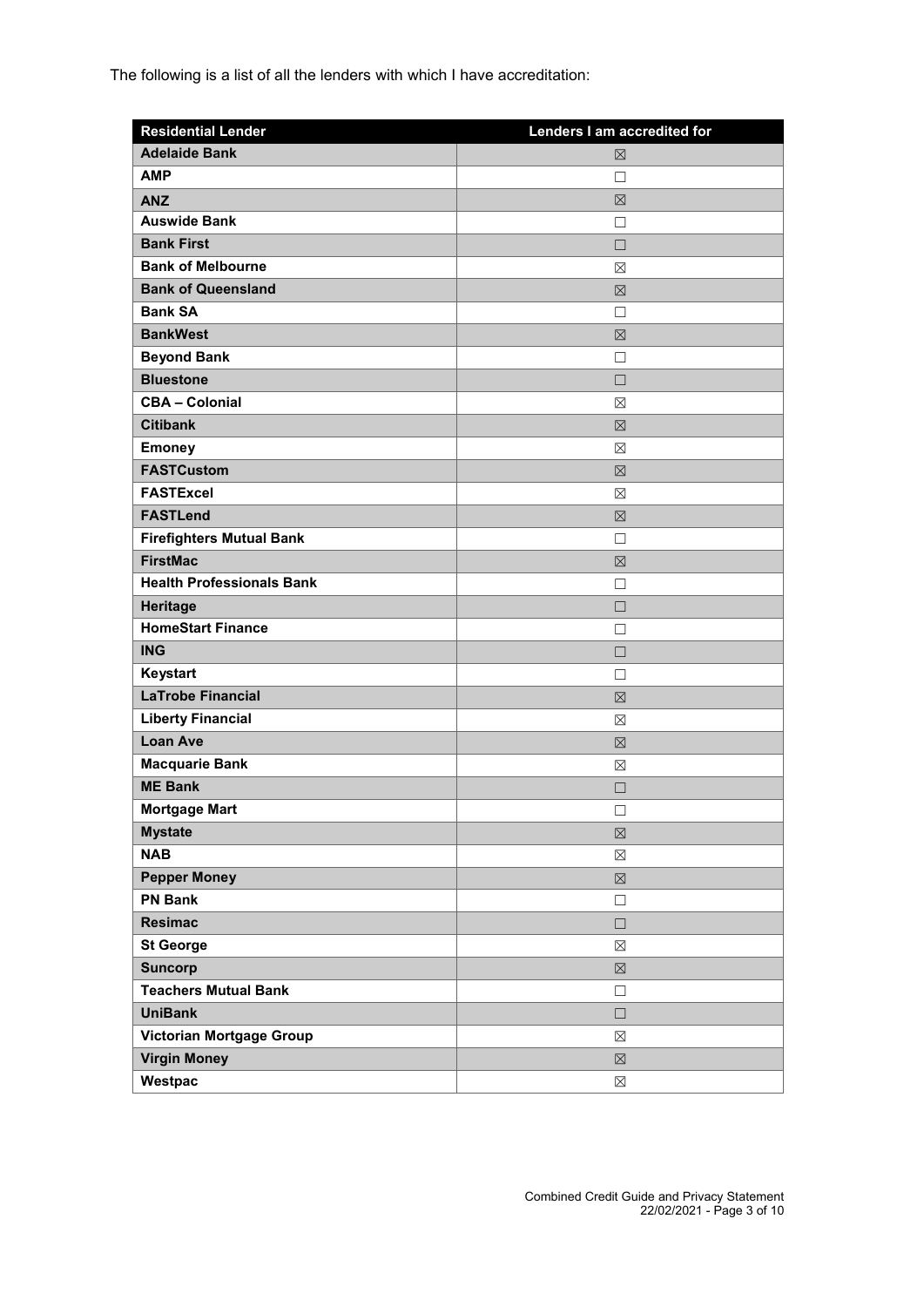# **OWNERSHIP** FAST We obtain mortgage aggregation services from the Broker Group. The Broker Group provides services at arm's-length to our business which include IT systems, loan information and lodgement systems, training and development, commission processing, conferences and professional development events, and assistance with regulatory and compliance obligations. In consideration of the services the Broker Group gives us, we pay fees to the Broker Group or the Broker Group retains some of the commission panel lenders pay on loans we arrange. We have access to Broker Group panel of lenders including Broker Group branded products.

# FEES AND CHARGES

## FEES PAYABLE FOR THE PROVISION OF CREDIT ASSISTANCE

We may charge a fee for providing credit assistance. More detail about those fees will be set out in a quote we will give to you before we provide you with credit assistance.

#### FEES PAYABLE IN RELATION TO ACTING AS A CREDIT REPRESENTATIVE

We may receive remuneration from our employer, BLSSA and/or Broker Group and do not charge you any fees or charges in relation to acting as a credit representative.

#### OTHER FEES AND CHARGES

You may have to pay other fees and charges (such as an application fees, valuation fees and other fees) to the lender, lessor or other parties. You should review the disclosure documents and your loan contract or lease for further details of any such fees and charges.

# **COMMISSIONS**

# COMMISSIONS WE RECEIVE FROM OUR LICENSEE

BLSSA has appointed our Broker Group as its agent to receive commissions from lenders and lessors and to pay us commission in relation to loan contracts or leases for which we act as a credit representative and provide credit assistance. The total amount of commission we may receive in relation to your loan or lease may vary depending on the lender or lessor, the term, the features, the amount of the loan or lease you ultimately choose and the amount and timing of the repayments that you make.

#### Loan Contracts such as Home Loans, Investment Property Loans

Upfront commission payable by lenders in relation to home loans and investment property loans is calculated as a percentage of the loan amount and is generally in the 0.10% and 1.00% of the loan amount. It is usually paid after settlement of the loan.

Trail commission payable by lenders in relation to home loans and investment property loans is generally calculated regularly (monthly, quarterly, bi-monthly or annually) on the outstanding loan balance and is paid in arrears. The trail commission payable by lenders is generally in the range of 0.10% per annum and 0.35% per annum of the outstanding loan amount.

#### Personal Loans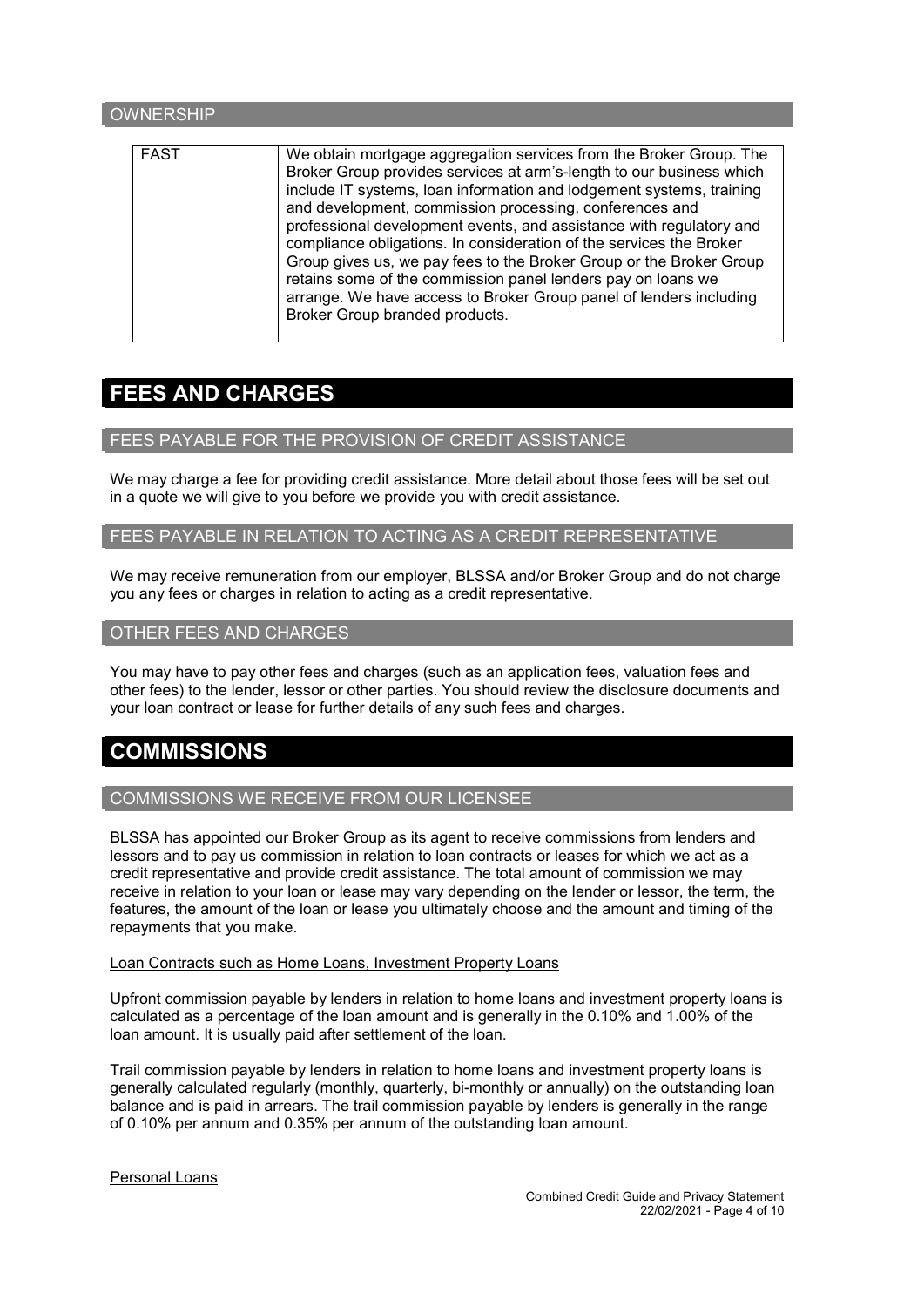Upfront commission payable by lenders in relation to personal loans is calculated as a percentage of the loan amount and is generally in the range 1% and 4% of the loan amount. It is usually paid after settlement of the loan.

Trail commission payable by lenders in relation to personal loans is generally calculated regularly (monthly, quarterly, bi-monthly or annually) on the outstanding loan balance and is paid in arrears. The trail commission payable by lenders is generally in the range 0% per annum and 0.30% per annum of the outstanding loan amount.

#### Leases

Upfront commission payable by lessors in relation to leases is calculated as a percentage of the lease amount and is generally in the range of 0% and 3% of the lease amount. It is usually paid after settlement of the lease.

Trail commission is generally not payable in relation to leases.

Further details of the commission earned by us will be included in the credit proposal disclosure, which forms part of the Statement of Credit Assistance document, which we will provide to you at the same time as we provide you with credit assistance.

You can request information from us about the fees that we are likely to receive, how those fees are calculated, and our reasonable estimate of the fees or commissions that will be payable.

#### VOLUME BONUS ARRANGEMENTS

We and our Broker Group do not receive any volume based benefit for residential home loan products. However, from time to time we or our Broker Group may receive a benefit, directly by way of cash bonus or additional commissions or indirectly by way of training, professional development days or sponsorship, if we or our Broker Group write a particular volume of loans offered by lenders for products such as commercial and lease products.

#### COMMISSIONS PAYABLE BY US

If a third party has introduced you to us or referred you to us, we may pay them a commission or a fee. More detail about those payments will be set out in the credit proposal disclosure, which forms part of the Statement of Credit Assistance document, which we will give to you before we provide you with credit assistance.

We obtain referrals from a range of sources, including real estate agents, accountants, financial planners or other people.

Further information about referral commissions, including our reasonable estimate of the amount of any commission payable and how it is calculated is available from us on request and will be included in the credit proposal disclosure, which forms part of the Statement of Credit Assistance, which we will supply to you when we provide you with our credit assistance.

# DISPUTES OR COMPLAINTS

# WHAT TO DO IF YOU HAVE A DISPUTE OR COMPLAINT?

We are committed to providing our customers with the best possible service. If at any time we have not met our obligations – or you have a complaint about any of our services – please inform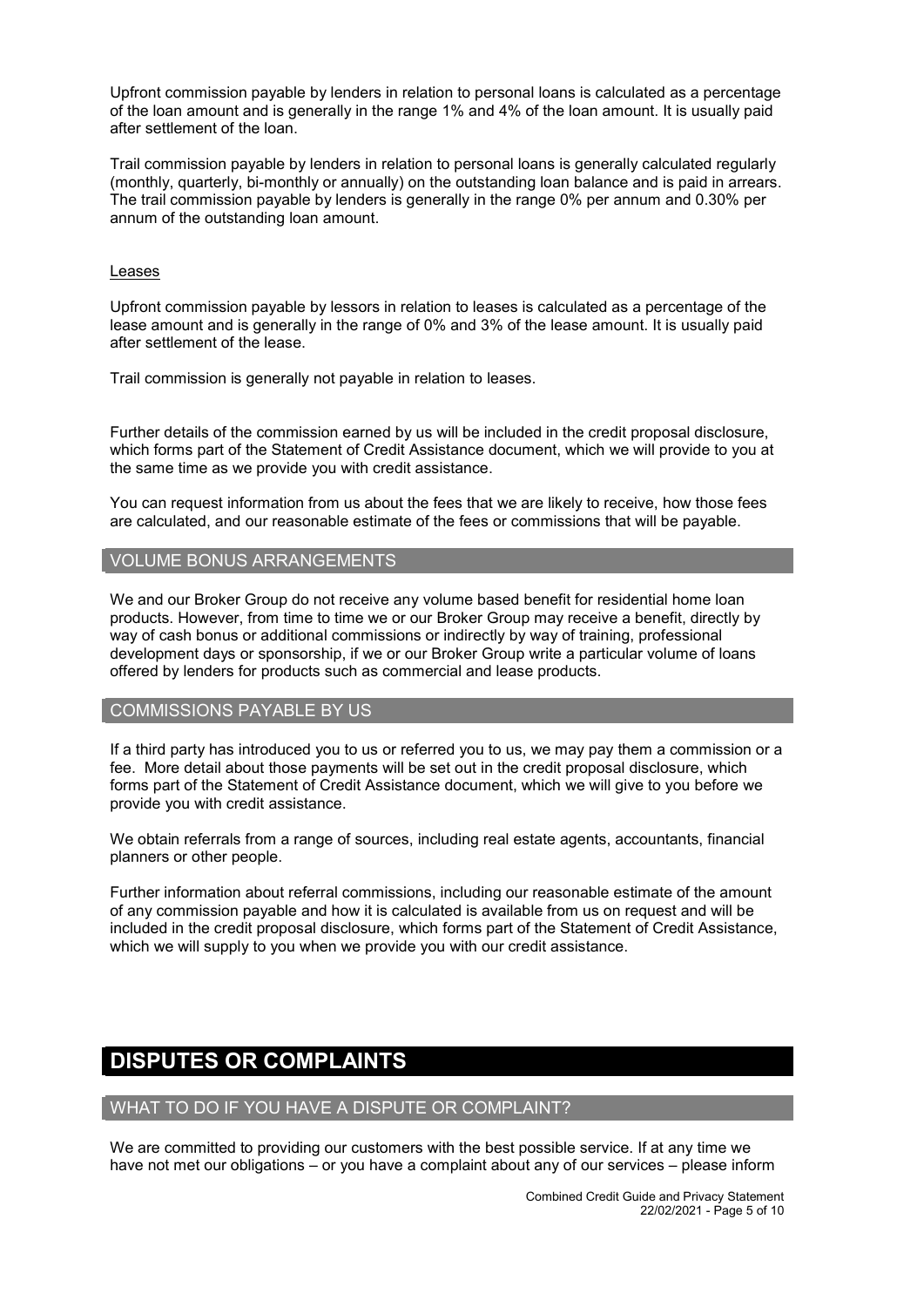us so we can work towards a resolution. We will endeavour to deal with your complaint promptly, thoroughly and fairly.

#### HOW TO MAKE A COMPLAINT AND THE COMPLAINTS PROCESS?

If you have a complaint, we request you follow these steps:

- 1. In the first instance, please contact your credit assistance provider.
- 2. If your complaint has not been resolved to your satisfaction within 5 business days, please contact our Complaints Area as detailed below:

Telephone: 03 9320 1082 Monday to Friday 9am to 5pm (AEST) Email: [resolutions@BLSSA.com.au](mailto:resolutions@BLSSA.com.au) Mail: BLSSA Advice Complaints, Level 15, 360 Elizabeth Street, Melbourne VIC 3000

- 3. We may ask for additional information and request you to put your complaint in writing to ensure your issue is properly investigated.
- 4. In cases where your complaint will take longer to resolve, we will update you progressively.

#### THIRD PARTY PRODUCTS OR SERVICES

If your complaint relates to a product or service acquired through a third party (for example, a lender) we may ask you to contact the relevant third party. They will deal with your complaint under their complaints resolution process.

If you are not satisfied with the resolution of your complaint by the third party under their complaints resolution process, you are entitled to have your dispute considered by their External Dispute Resolution Scheme. Please contact the third party for further details.

#### KEEPING YOU INFORMED

Our Complaints Area will acknowledge receipt of your complaint within five business days. If unable to resolve the complaint/dispute to your satisfaction within five business days, they will write to you advising the procedures we will follow in investigating and handling your complaint.

Within 45 calendar days from the date you lodged the complaint with us, we will write to you advising you the outcome of the investigation and the reason/s for our decision, or if required, we will inform you if more time is needed to complete the investigation.

#### STILL NOT SATISFIED?

If you do not think we have resolved your complaint to your satisfaction, you may take the matter – free of charge – to the relevant External Disputes Resolution Scheme (provided it is within the scheme's terms of reference) as detailed below. You may also refer the matter to the relevant External Disputes Resolution Scheme at any time, but if our internal process is still in progress, they may request that our internal processes be complete before considering the matter further.

Our external dispute resolution service provider is the Australian Financial Complaints Authority (AFCA), which can be contacted via:

- Online: [www.afca.org.au](http://www.afca.org.au/)
- Email: [info@afca.org.au](mailto:info@afc.org.au)
- Phone: 1800 931 678
- Mail: GPO Box 3 Melbourne VIC 3001

BLSSA's external dispute resolution service provider is the Australian Financial Complaints Authority (AFCA), which can be contacted via: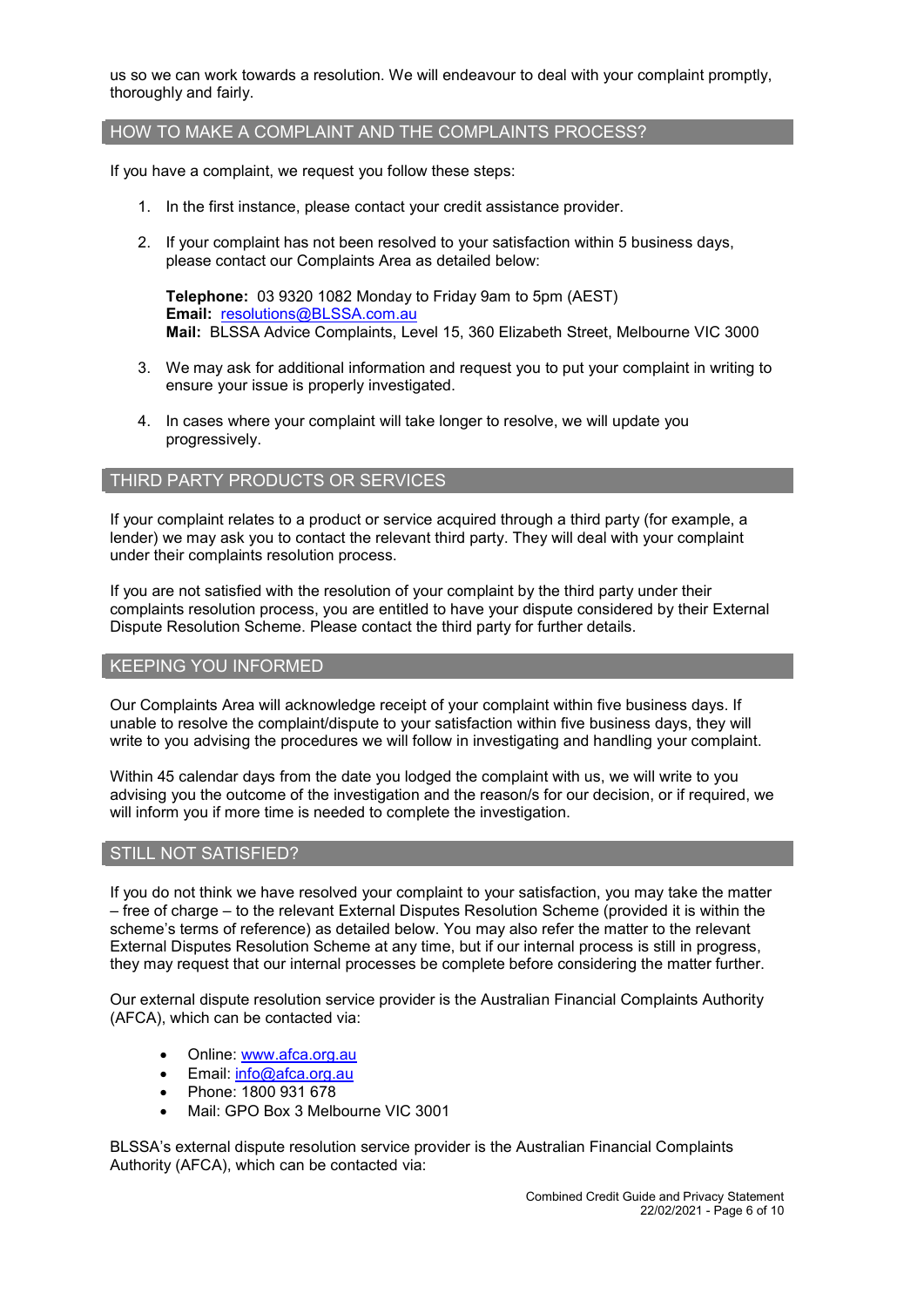- Online: [www.afca.org.au](http://www.afca.org.au/)
- Email: [info@afca.org.au](mailto:info@afc.org.au)
- Phone: 1800 931 678
- Mail: GPO Box 3 Melbourne VIC 3001

# OTHER DISCLOSURES

#### BROKER BENEFITS DISCLOSURES

In line with industry reforms, I am required to keep a register of benefits received from any lenders or aggregators to the value of \$100 or more which is kept current (over a rolling 12 month period and housed for 3 years). In the interest of transparency and good customer outcomes, an applicant may request a copy of this register to ensure there are no lender conflicts.

#### TIERED SERVICING DISCLOSURES

We have access to service programs available from some residential home loan providers. We access these services based on a number of measures. These programs promote preferential services to a customer and do not entitle us to additional payments or commissions or to preferential customer discounts.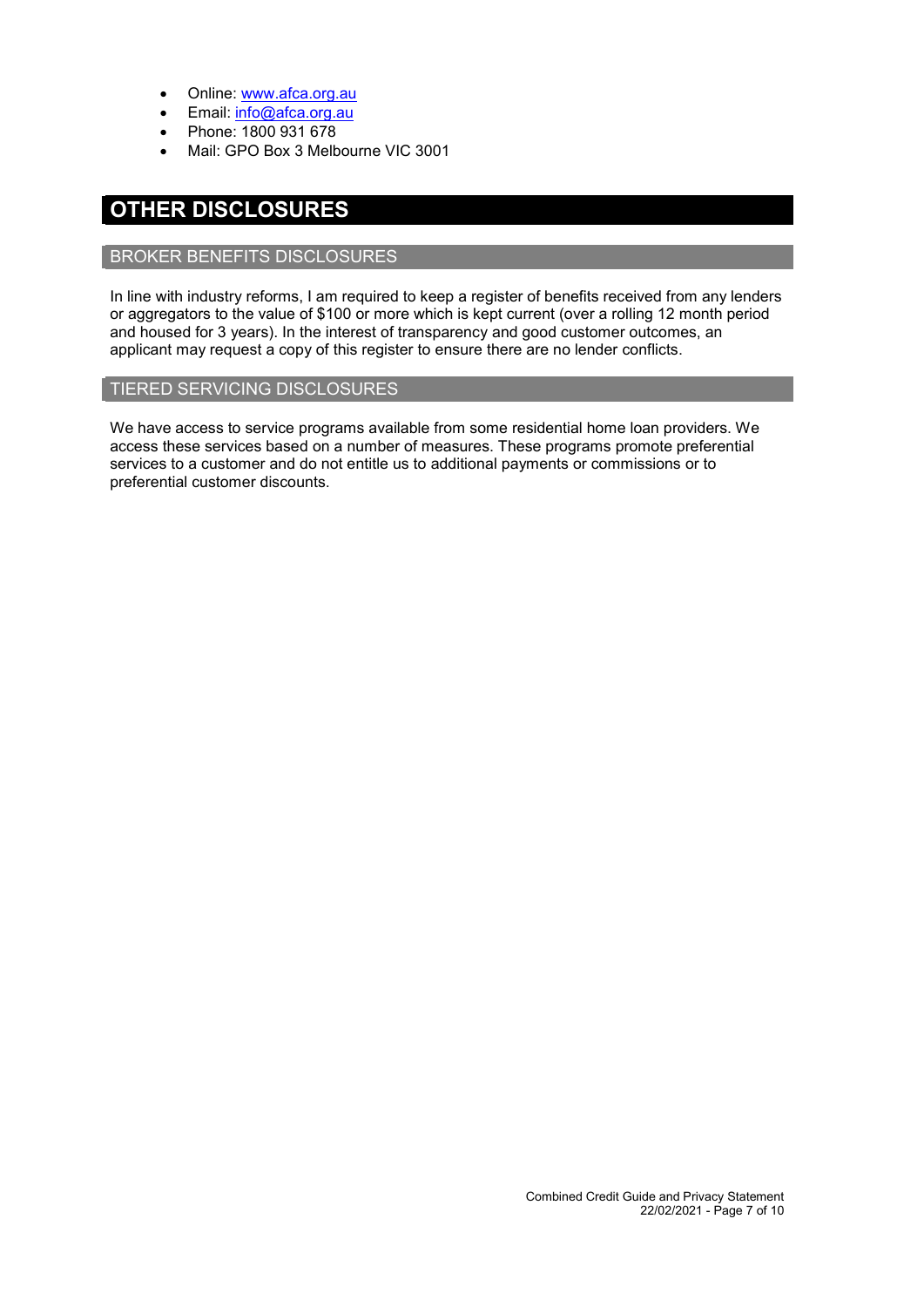# Privacy Statement

We need to collect personal information about you to provide you with our broking & related services. This privacy statement tells you how we collect your information, what we use the information for and who we share the information with. If we collect information that can be used to identify you, we will take reasonable steps to notify you of that collection.

#### How information is collected from you

We will collect your information from you directly whenever we can, like from enquiries we make of you when you seek credit assistance from us. We may verify that information from sources referred to in the responses to those enquiries or in this privacy statement.

#### How information is collected from other sources

Sometimes we will collect information about you from other sources as the Privacy Act 1988 permits. We will do this only if it's reasonably necessary to do so, for example, where:

- we collect information from third parties about a loan or lease in relation to which you seek our services;
- we can't get hold of you and we rely on public information (for example, from public registers or social media) or made available by third parties to update your contact details; or
- we exchange information with your legal or financial advisers or other representatives.

#### When the law authorises or requires collection of information

Some law may require us to collect personal information about you. For example, we may require your information to verify your identity under Australian Anti-Money Laundering law.

#### How your information may be used

We may use your information for purposes including:

- giving you credit assistance;
- giving you information about loan products or related services including help, guidance and advice;
- considering whether you are eligible for a loan or lease or any related service you requested including identifying or verifying you or your authority to act on behalf of a customer;
- assisting you to prepare an application for a lease or a loan;
- administering services we provide, for example, to answer requests or deal with complaints;
- administering payments we receive, or any payments we make, relating to your loan or lease;
- telling you about other products or services we make available and that may be of interest to you, unless you tell us not to;
- identifying opportunities to improve our service to you and improving our service to you;
- telling you about other suppliers, with whom we have arrangements, that supply goods or services that may be of interest to you;
- allowing us to run our business efficiently and perform general administrative tasks;
- preventing or investigating any fraud or crime or any suspected fraud or crime;
- as required by law, regulation or codes binding us; and
- any purpose to which you have consented.

You can let us know at any time if you no longer wish to receive direct marketing offers from us. We will process your request as soon as practicable.

#### What happens if you don't provide information

If you don't provide your information to us, it may not be possible to:

- assist in finding a loan or lease relevant to your circumstances;
- verify your identity or protect against fraud; or
- let you know about products or services that might be suitable for your financial needs.

#### Sharing Your Information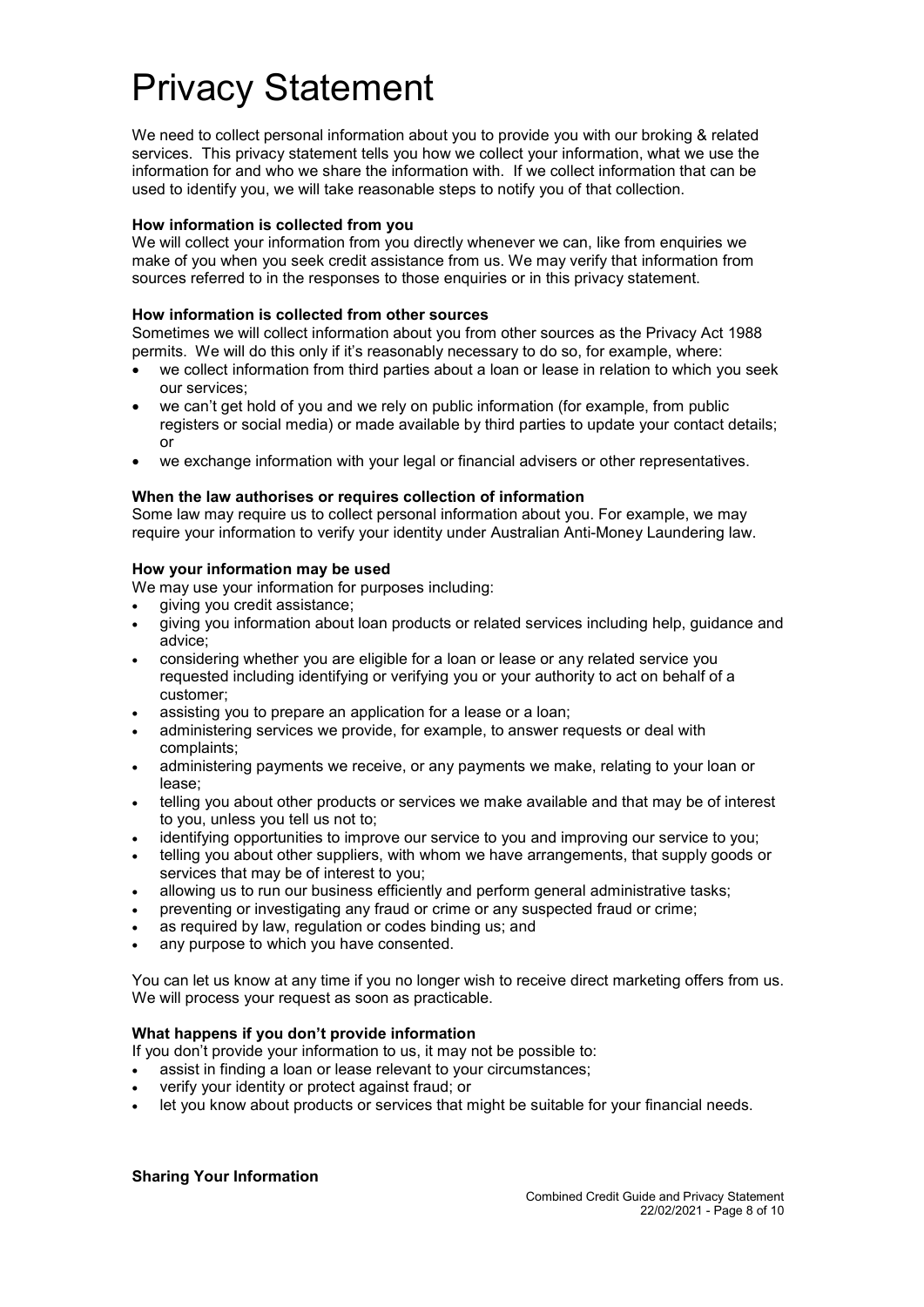#### **General**

We may use and share your information with other organisations for any purpose described above.

Sharing with your representatives and referees

We may share your information with:

- your representative or any person acting on your behalf (for example, lawyers, settlement agents, accountants or real estate agents); and
- your referees, like your employer, to confirm details about you.

## Sharing with third parties

We may share your information with third parties in relation to services we provide to you or goods or services in which we reasonably consider you may be interested. Those third parties may include:

- the Broker Group through whom we may submit loan or lease applications to lenders or lessors on the Broker Group's panel. You can view our Broker Group's privacy notice at <http://www.fastgroup.com.au/privacy>. It sets out how that Broker Group manages your personal information and where you can find its privacy policy;
- the Licensee, BLSSA Pty Ltd, that authorises us to engage in credit activities. You can view BLSSA's privacy notice at the same internet address as our Broker Group's privacy notice. It sets out how BLSSA manages your personal information and where you can find its privacy policy;
- referrers that referred your business to us;
- financial services suppliers with whom we have arrangements;
- valuers;
- lenders, lessors, lender's mortgage insurers and other loan or lease intermediaries;
- organisations, like fraud reporting agencies, that may identify, investigate and/or prevent fraud, suspected fraud, crimes, suspected crimes, or other misconduct;
- government or regulatory bodies as required or authorised by law. In some instances, these bodies may share the information with relevant foreign authorities;
- guarantors and prospective guarantors of your loan or lease;
- service providers, agents, contractors and advisers that assist us to conduct our business for purposes including, without limitation, storing or analysing information;
- any organisation that wishes to take an interest in our business or assets; and
- any third party to which you consent to us sharing your information.

#### Sharing outside of Australia

We may use overseas organisations to help conduct our business. As a result, we may need to share some of your information (including credit information) with such organisations outside Australia. The countries in which those organisations are located are:

• Not applicable

We may store your information in cloud or other types of networked or electronic storage. As electronic or networked storage can be accessed from various countries via an internet connection, it's not always practicable to know in which country your information may be held. If your information is stored in this way, disclosures may occur in countries other than those listed.

Overseas organisations may be required to disclose information we share with them under a foreign law. In those instances, we will not be responsible for that disclosure.

# Privacy Policy

You can find out more about how we manage your information by reading our Privacy Policy available by contacting us. Please see our contact details above. Also, you can read and obtain a copy of that policy at our website address set out at the start of the Credit Guide to which this notice is attached. Our Privacy Policy sets out how you can ask us to access and seek to correct information we hold about you and how you may complain against us about a privacy issue.